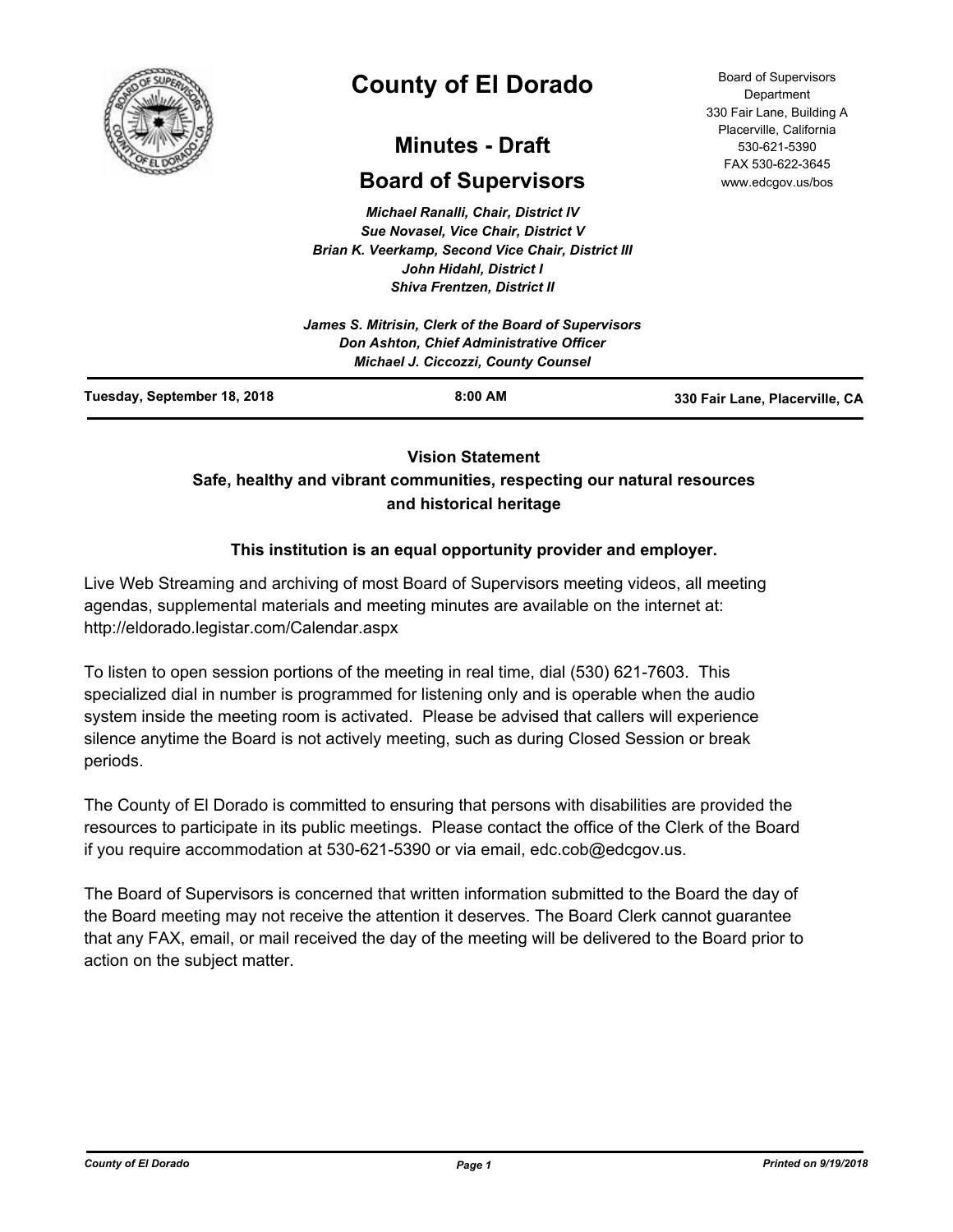The Board meets simultaneously as the Board of Supervisors and the Board of Directors of the Air Quality Management District, In-Home Supportive Services, Public Housing Authority, Redevelopment Agency and other Special Districts.

For Purposes of the Brown Act § 54954.2 (a), the numbered items on this Agenda give a brief description of each item of business to be transacted or discussed. Recommendations of the staff, as shown, do not prevent the Board from taking other action.

Materials related to an item on this Agenda submitted to the Board of Supervisors after distribution of the agenda packet are available for inspection during normal business hours in the public viewing packet located in Building A, 330 Fair Lane, Placerville or in the Board Clerk's Office located at the same address. Such documents are also available on the Board of Supervisors' Meeting Agenda webpage subject to staff's ability to post the documents before the meeting.

#### **PROTOCOLS FOR PUBLIC COMMENT**

Public comment will be received at designated periods as called by the Board Chair.

Public comment on items scheduled for Closed Session will be received before the Board recesses to Closed Session.

Except with the consent of the Board, individuals shall be allowed to speak to an item only once.

On December 5, 2017 the Board adopted the following protocol relative to public comment periods:

Time for public input will be provided at every Board of Supervisors meeting. Individuals will have three minutes to address the Board. Individuals authorized by organizations will have three minutes to present organizational positions and perspectives and may request additional time, up to five minutes. At the discretion of the Board, time to speak by any individual may be modified.

A total of 20 minutes will be allocated for public comment during Open Forum and for each agenda item to be discussed. Public comment on certain agenda items designated and approved by the Board may be treated differently with specific time limits per speaker or a limit on the total amount of time designated for public comment. It is the intent of the Board that quasi-judicial matters have additional flexibility depending upon the nature of the issue.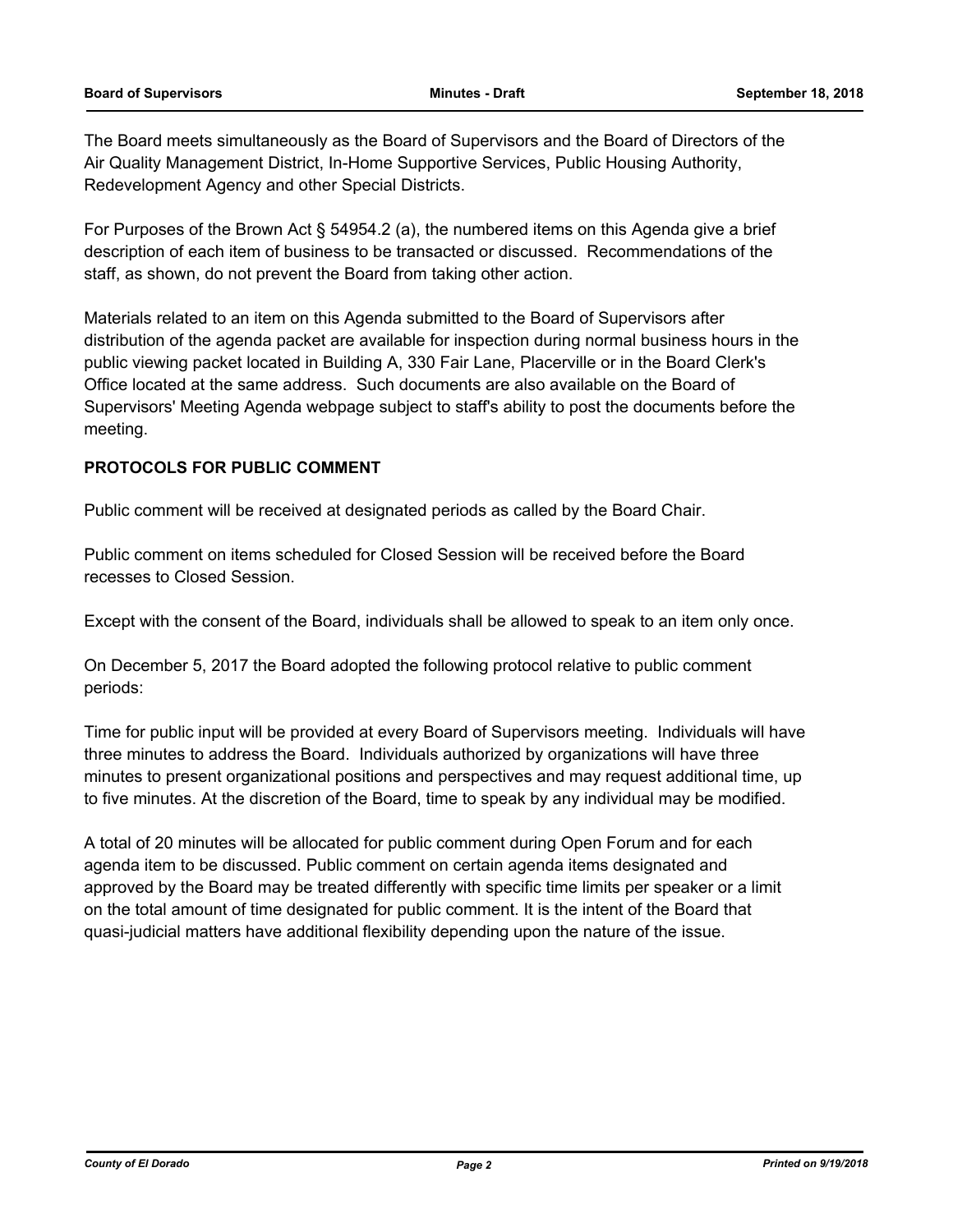Individual Board members may ask clarifying questions but will not engage in substantive dialogue with persons providing input to the Board.

If a person providing input to the Board creates a disruption by refusing to follow Board guidelines, the Chair of the Board may take the following actions.

Step 1. Request the person adhere to Board guidelines. If the person refuses, the Chair may ask the Clerk to turn off the speaker's microphone.

Step 2. If the disruption continues, the Chair may order a recess of the Board meeting.

Step 3. If the disruption continues, the Chair may order the removal of the person from the Board meeting.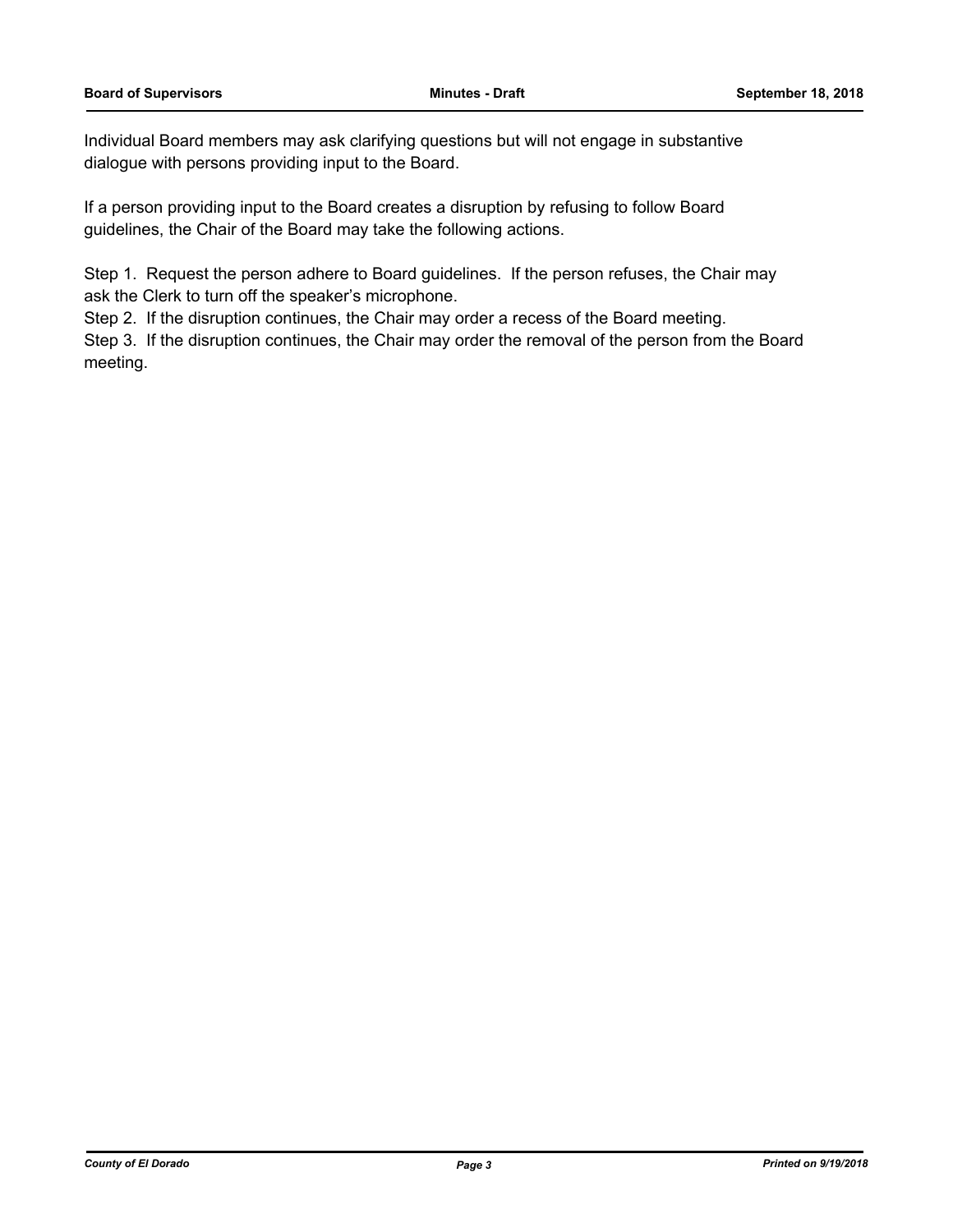#### **8:00 A.M. - CALLED TO ORDER AND RECESSED TO CLOSED SESSION**

Present: 5 - Supervisor Veerkamp, Supervisor Frentzen, Supervisor Ranalli, Supervisor Novasel and Supervisor Hidahl

#### **9:00 A.M. - RECONVENED TO OPEN SESSION AND CLOSED SESSION REPORTS**

Present: 5 - Supervisor Veerkamp, Supervisor Frentzen, Supervisor Ranalli, Supervisor Novasel and Supervisor Hidahl

#### **INVOCATION AND PLEDGE OF ALLEGIANCE TO THE FLAG**

**Pastor Craig Klatt of the Camino Adventist Church gave the Invocation. Supervisors Veerkamp led the Pledge of Allegiance to the Flag.**

## **ADOPTION OF THE AGENDA AND APPROVAL OF CONSENT CALENDAR**

#### *Public Comment: K. Payne*

**A motion was made by Supervisor Frentzen, seconded by Supervisor Veerkamp to Adopt the Agenda and Approve the Consent Calendar with the following changes:**

**Pull items 15, 18, 19 for discussion.**

**Add item 28 which seeks to have the Board authorize the Chair to sign a letter to the Federal Communications Commission (FCC) opposing the FFC's proposed Declaratory Ruling and Third Report and Order regarding state and local governance of small cell wireless infrastructure deployment to the Agenda. (4/5 vote required)**

**Yes:** 5 - Veerkamp, Frentzen, Ranalli, Novasel and Hidahl

**County Counsel requested item 28 (Legistar 18-1492) be added to today's Agenda pursuant to Government Code Section 54954.2 (b)(2) as the need for the item came to the attention of staff after the Agenda was posted and there is a need for immediate action. The Agenda item seeks to have the Board authorize the Chair to sign a letter to the Federal Communications Commission (FCC) with copies to Senators Feinstein, Harris, the California Congressional Delegation and the California State Association of Counties opposing the FFC's proposed Declaratory Ruling and Third Report and Order regarding state and local governance of small cell wireless infrastructure deployment. (4/5 vote required)**

**A motion was made by Supervisor Frentzen, seconded by Supervisor Novasel and unanimously passed, the Board authorized item 28 (Legistar 18-1492) to be added to today's Agenda.**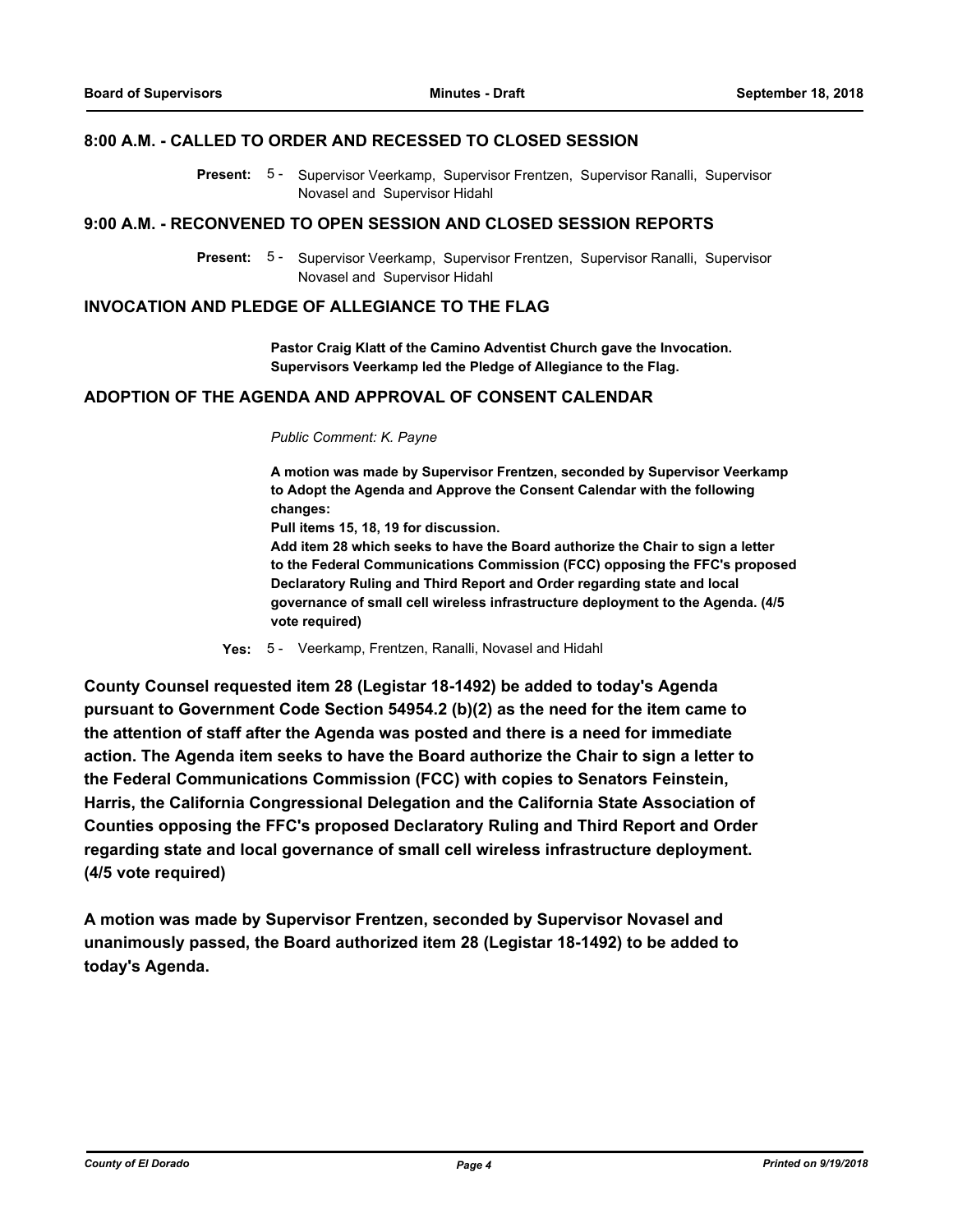The Board may make any necessary additions, deletions or corrections to the agenda including moving items to or from the Consent Calendar and adopt the agenda and the Consent Calendar with one single vote. A Board member may request an item be removed from the Consent Calendar for discussion and separate Board action. At the appropriate time as called by the Board Chair, members of the public may make a comment on matters on the Consent Calendar prior to Board action.

#### **OPEN FORUM**

#### *Public Comment: L. Scott, S. Streath, D. Sullivan*

Open Forum is an opportunity for members of the public to address the Board of Supervisors on subject matter that is not on their meeting agenda and within their jurisdiction. Public comments during Open Forum are limited to three minutes per person. Individuals authorized by organizations will have three minutes to present organizational positions and perspectives and may request additional time, up to five minutes. The total amount of time reserved for Open Forum is 20 Minutes.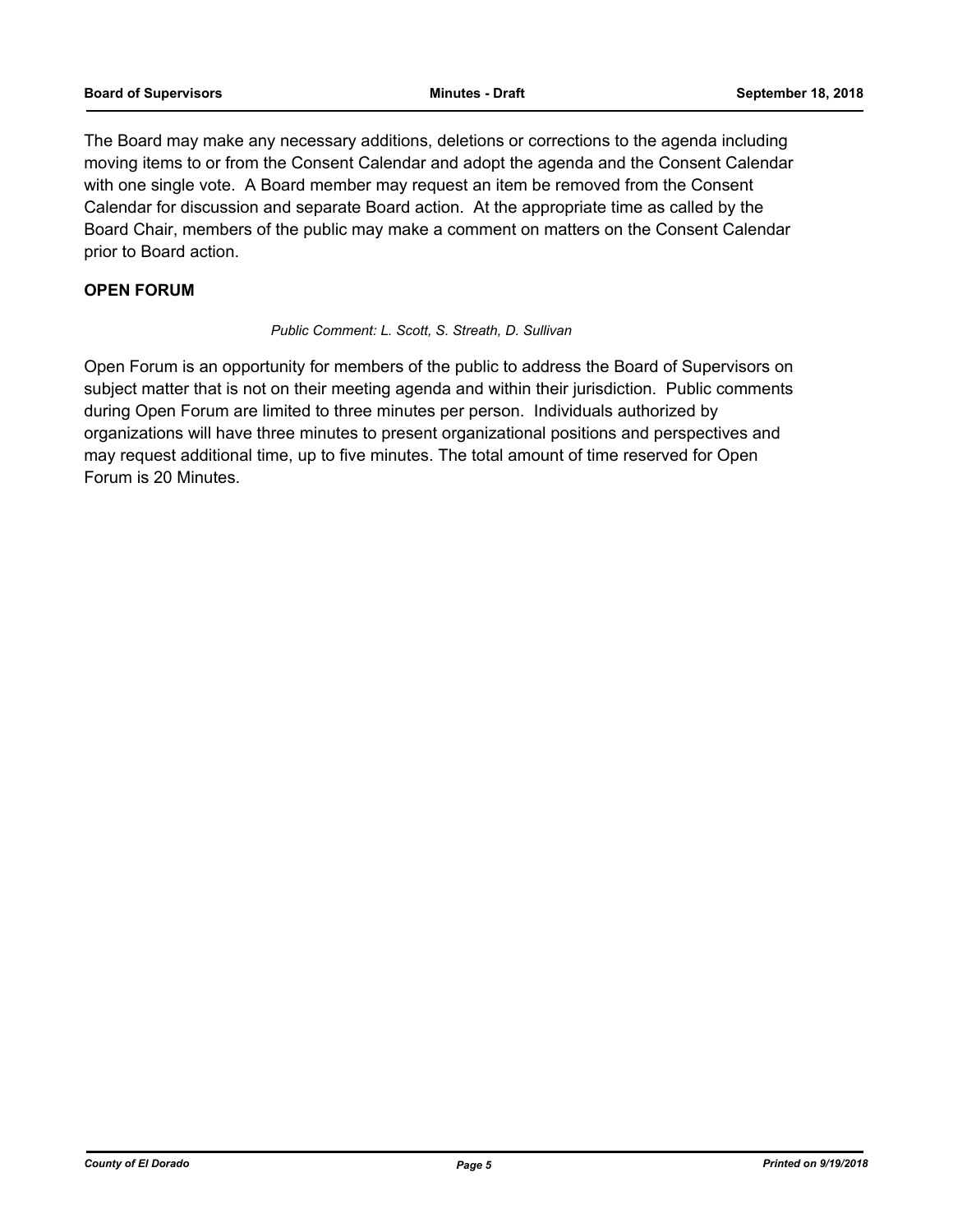#### **CONSENT CALENDAR**

**1.** [18-1337](http://eldorado.legistar.com/gateway.aspx?m=l&id=/matter.aspx?key=24688) Clerk of the Board recommending the Board approve the Minutes from the regular meeting of the Board on September 11, 2018.

**This matter was Approved on the Consent Calendar.**

#### **GENERAL GOVERNMENT - CONSENT ITEMS**

**2.** [18-1369](http://eldorado.legistar.com/gateway.aspx?m=l&id=/matter.aspx?key=24721) Committee Application Review Team recommending the Board appoint Brandon Reinhardt to the vacant Member At-Large position on the Community and Economic Development Advisory Committee pursuant to Resolution 177-2017 and Board Policy I-5, Boards, Committees and Commissions - Application Evaluation Policy for Members At-Large.

**This matter was Approved on the Consent Calendar.**

**3.** [18-1420](http://eldorado.legistar.com/gateway.aspx?m=l&id=/matter.aspx?key=24772) TRAKiT Executive Committee recommending the Board receive and file an attached update memo on the TRAKiT system, a planning, permitting, and parcel management software solution.

**This matter was Approved on the Consent Calendar.**

**4.** [18-1368](http://eldorado.legistar.com/gateway.aspx?m=l&id=/matter.aspx?key=24720) Chief Administrative Office recommending the Board approve and authorize the Chair to sign the attached Funding Agreement with the Placerville Downtown Association, authorizing payment of the \$5,000 community funding contribution authorized by the Board as part of the approval of the Fiscal Year 2018-19 Recommended Budget, to support their Festival of Lights event, and finding that a public benefit is derived from supporting this event, which serves to gather the community and draw visitors into the County.

**FUNDING:** General Fund.

**This matter was Approved on the Consent Calendar.**

**5.** [18-1353](http://eldorado.legistar.com/gateway.aspx?m=l&id=/matter.aspx?key=24705) Chief Administrative Office, Procurement and Contracts Division, recommending the Board declare three (3) service weapons as surplus and approve the sale of the weapons to retiring Sheriff Deputies Walt Thorton, Matt Underhill and Bill Turnbull.

> **FUNDING:** The Sheriff's Office Armory will receive the funds paid by the retiring employees.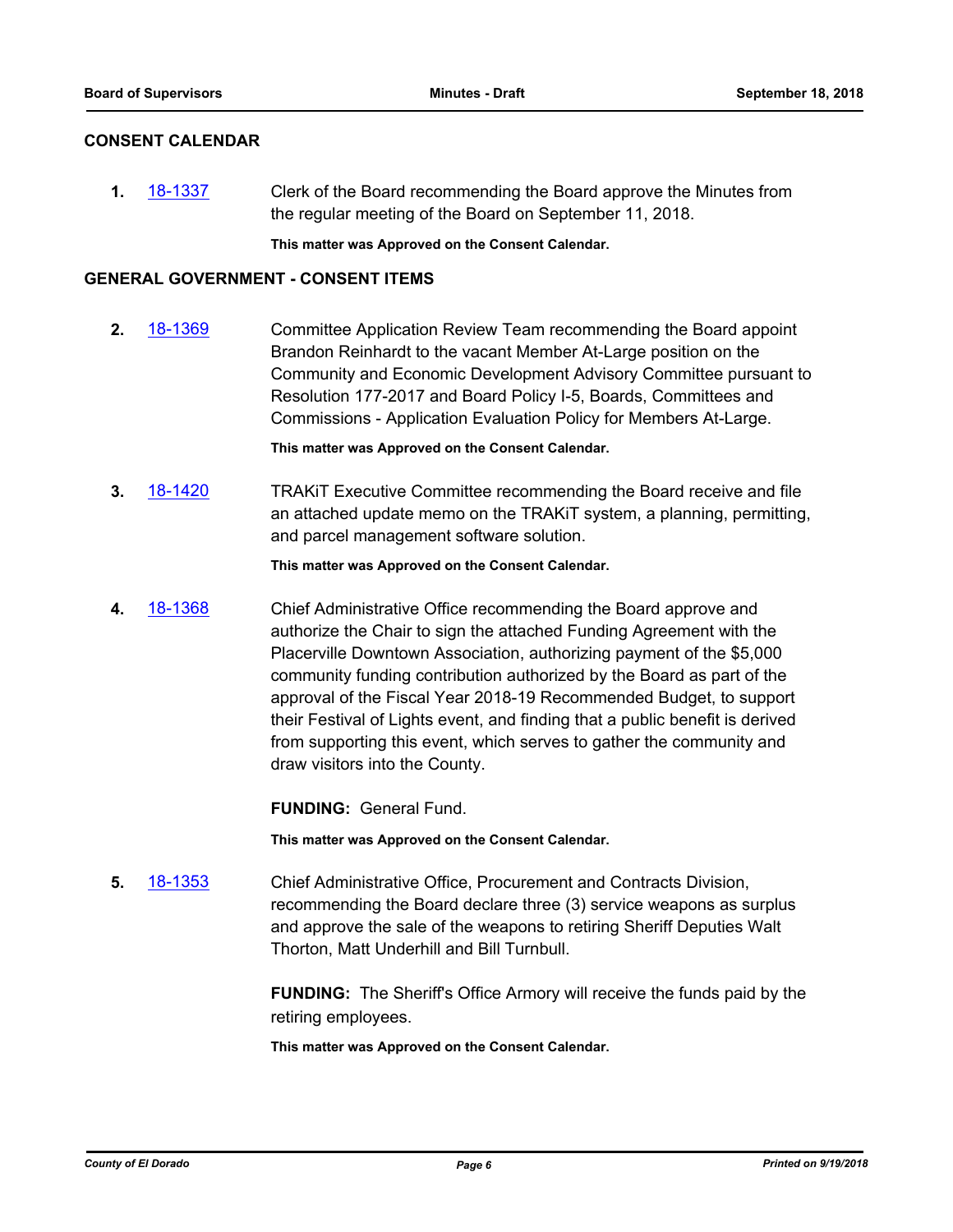**6.** [18-1241](http://eldorado.legistar.com/gateway.aspx?m=l&id=/matter.aspx?key=24592) County Counsel recommending the Board authorize the discharge from accountability in the amount of \$30,082.36 for uncollectible court ordered fees from Public Guardian cases.

**FUNDING:** General Fund.

**This matter was Approved on the Consent Calendar.**

**7.** [18-1364](http://eldorado.legistar.com/gateway.aspx?m=l&id=/matter.aspx?key=24716) Human Resources Department recommending the Board: 1) Adopt and authorize the Chair to sign Resolution **196-2018** approving the negotiated Memorandum of Understanding (MOU) between the County of El Dorado and the El Dorado County Law Enforcement Management Association representing the Law Enforcement Sworn Management bargaining unit; 2) Authorize the Chair to sign said MOU, noting the MOU will be effective the first full pay period following Association ratification and Board of Supervisors adoption of the MOU; and

3) Direct Human Resources and the Auditor-Controller's Office to administer and implement the MOU provisions.

**FUNDING:** General Fund.

**This matter was Approved and Resolution 196-2018 was Adopted upon Approval of the Consent Calendar.**

**8.** [18-0738](http://eldorado.legistar.com/gateway.aspx?m=l&id=/matter.aspx?key=24085) Treasurer-Tax Collector, Revenue Recovery Division, recommending the Board discharge the relevant departments and department heads from further accountability to collect the debts listed on the attached Discharge of Accountability Report in the amount of \$63,220.38, pursuant to Government Code Sections 25257 through 25259. Some of these debts date back to January 24, 1994, and are uncollectible due to expiration of statute of limitations, death or bankruptcy, and consequently are unlikely to be collected.

**FUNDING:** N/A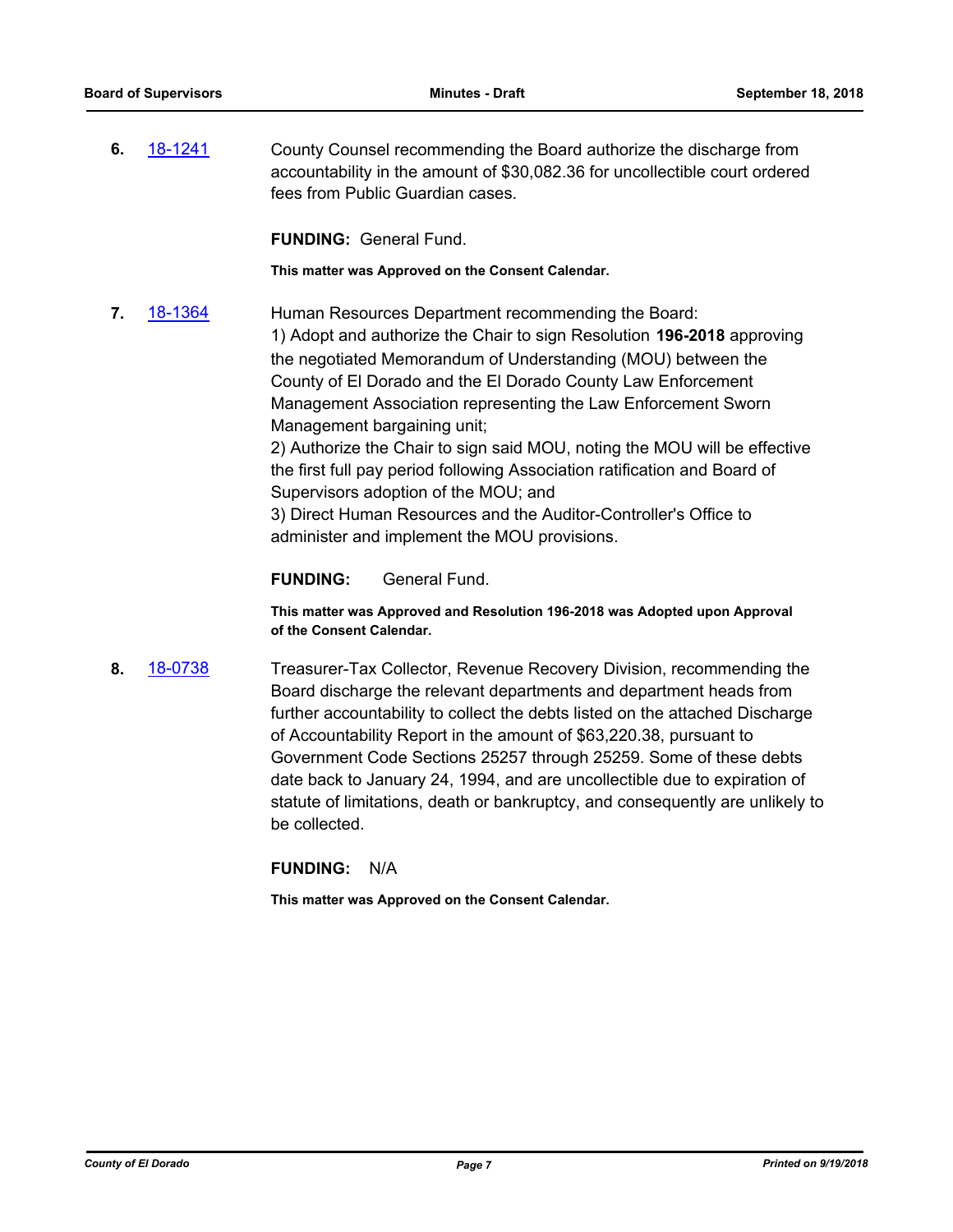**9.** [18-1381](http://eldorado.legistar.com/gateway.aspx?m=l&id=/matter.aspx?key=24733) Supervisor Novasel recommending the Board sponsor the Tahoe Economic Summit which is an effort by the Tahoe Prosperity Center to bring community leaders together around the goal of improving Tahoe's regional economy on October 19, 2018, at a total cost of \$1,000 as a Mt. Tallac sponsor, and approve and authorize the Chair to sign the related Funding Agreement (attached) finding that a public benefit exists from sponsorship of this event. The Summit will provide opportunities for attendees to learn about the "Sharing Economy," and specifically how it impacts housing, entrepreneurship, workforce, and jobs.

> **FUNDING:** Economic Development Special Projects Budget (funded by Transient Occupancy Tax).

**This matter was Approved on the Consent Calendar.**

**10. 16-0305** Supervisor Ranalli recommending the Board find that a state of emergency continues to exist in El Dorado County as a result of unprecedented tree mortality due to drought conditions and related bark beetle infestations. (Cont. 9/11/18, Item 14)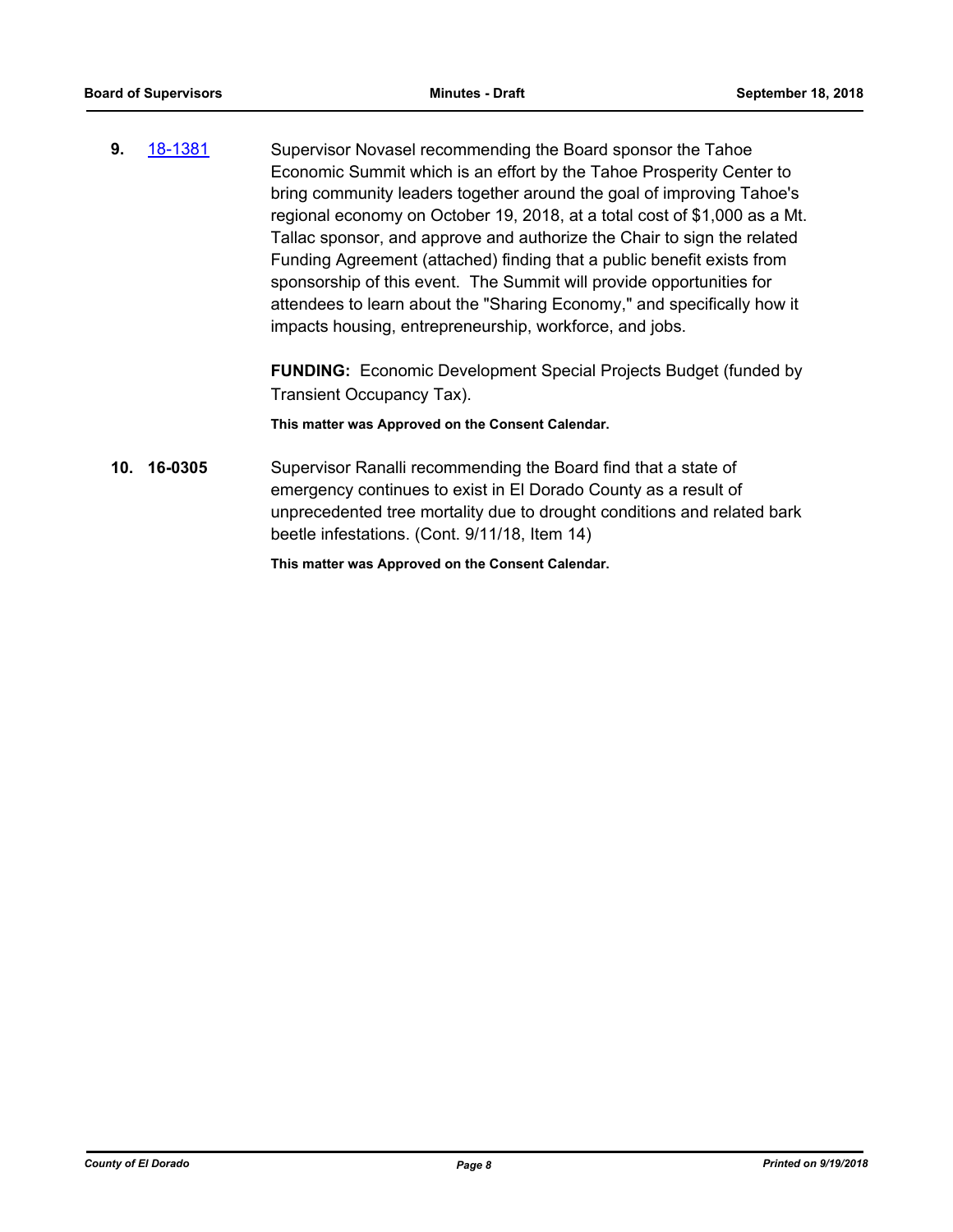#### **HEALTH AND HUMAN SERVICES - CONSENT ITEMS**

**11.** [18-1272](http://eldorado.legistar.com/gateway.aspx?m=l&id=/matter.aspx?key=24623) Health and Human Services Agency (HHSA) recommending the Board: 1) Approve and authorize the Chair to sign Agreement for Services 3221 with Jill Gustafson, LCSW, for the provision of therapeutic counseling and related services, for the term October 1, 2018 through September 30, 2021 with maximum contractual obligation of \$250,000; and 2) Find that in accordance with Ordinance section 3.13.030, it is more economical and feasible to engage an independent contractor for this service; and 3) Authorize the Purchasing Agent, or their designee to execute further documents relating to Agreement for Services 3221, including amendments which do not increase the maximum dollar amount or term of the Agreement, and contingent upon approval by County Counsel and

**FUNDING**: 28% Federal and 72% Realignment

**This matter was Approved on the Consent Calendar.**

**12.** [18-1306](http://eldorado.legistar.com/gateway.aspx?m=l&id=/matter.aspx?key=24657) Health and Human Services Agency recommending the Board: 1) Adopt and authorize the Chair to sign Resolution **186-2018**, which authorizes the County to participate in the one-time Homeless Mentally Ill Outreach and Treatment funding opportunity available as a result of California Senate Bill 840;

2) Designate the Health and Human Services Agency as the primary contact for the Homeless Mentally Ill Outreach and Treatment funding opportunity for the County; and

3) Authorize the Director of Health and Human Services Agency to sign a Letter of Interest as a part of the solicitation for the Homeless Mentally Ill Outreach and Treatment funding opportunity.

**FUNDING:** State Funding.

Risk Management.

**This matter was Approved and Resolution 186-2018 was Adopted upon Approval of the Consent Calendar.**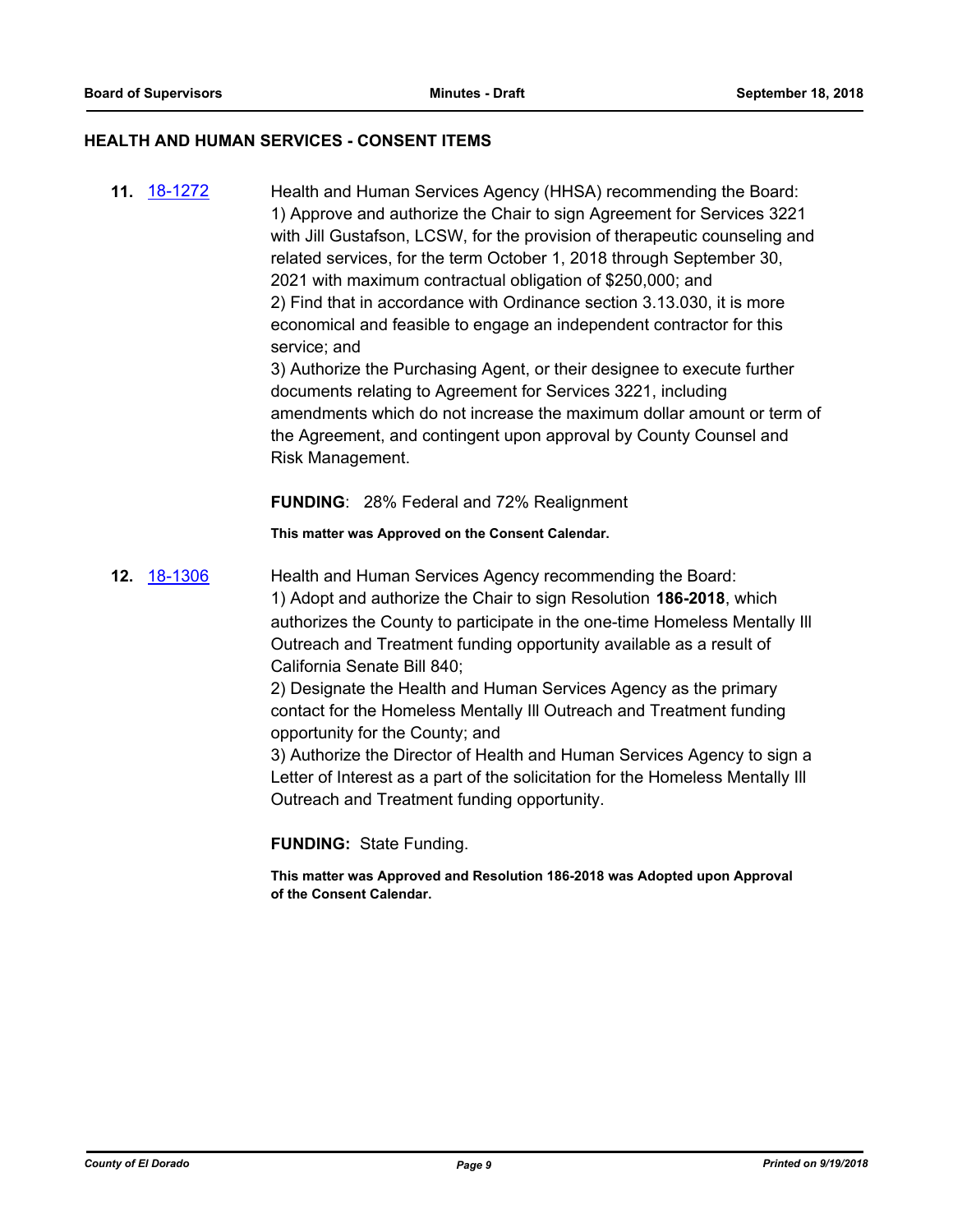#### **LAND USE AND DEVELOPMENT - CONSENT ITEMS**

**13.** [18-1308](http://eldorado.legistar.com/gateway.aspx?m=l&id=/matter.aspx?key=24659) Air Quality Management District (AQMD) recommending the Board, acting as the AQMD Board of Directors adopt and authorize the Chair to sign Resolution **194-2018** amending the AQMD Fiscal Year 2018-19 approved Personnel Resolution for AQMD: 1) Delete 1.0 full time equivalent (FTE) Development Aide II; 2) Add 1.0 FTE Air Quality Technician; 3) Add 1.0 FTE Senior Air Quality Engineer to AQMD; 4) Provide authorization to the Director of Human Resources to make, if needed, any technical corrections to the authorized personnel allocations for AQMD; and 5) Approve the related budget transfer. (4/5 vote required) **FUNDING:** 60% Permit Revenues, 33% State Surcharge Fees and 7% State Subvention. **This matter was Approved and Resolution 194-2018 was Adopted upon Approval of the Consent Calendar. 14.** [18-1357](http://eldorado.legistar.com/gateway.aspx?m=l&id=/matter.aspx?key=24709) Community Development Services, Administration and Finance Division, recommending the Board authorize the Chair to sign the First Amendment to Joint Occupancy Agreement and Transfer Agreement between the Judicial Council of California and the County of El Dorado to update nomenclature and to amend the Exclusive-Use Areas to allow for an exchange of floor space within Building C. **FUNDING:** NA **This matter was Approved on the Consent Calendar. 15.** [18-1177](http://eldorado.legistar.com/gateway.aspx?m=l&id=/matter.aspx?key=24527) Community Development Services, Department of Transportation, recommending the Board approve administrative modifications, which include updated titles to reflect County department name changes, to Board of Supervisors Policy G-3, Dead Animal Disposal. **FUNDING:** N/A *Public Comment: K. Payne* **A motion was made by Supervisor Hidahl, seconded by Supervisor Novasel to** 

> **Continue this matter off Calendar. Yes:** 5 - Veerkamp, Frentzen, Ranalli, Novasel and Hidahl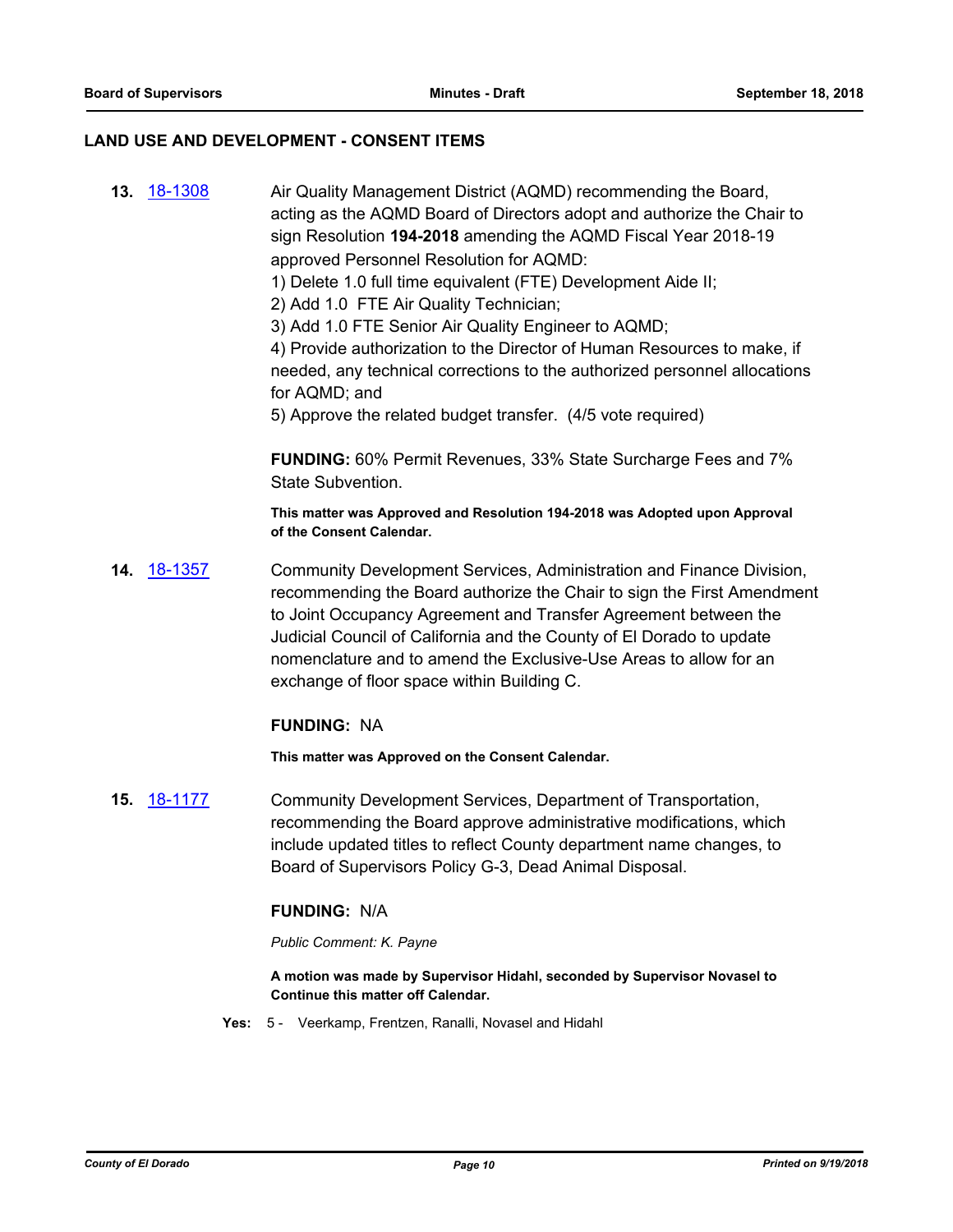**16.** [18-1291](http://eldorado.legistar.com/gateway.aspx?m=l&id=/matter.aspx?key=24642) Community Development Services, Department of Transportation, recommending the Board consider the following: 1) Approve and authorize the Chair to sign the Notice of Acceptance with Hooker Creek, Inc., for the Newtown Road Storm Damage Project, CIP 78706/36102012, Contract 2685; and 2) Approve and authorize the Clerk of the Board to release the Payment and Performance Bonds to the Surety upon notification from the Department of Transportation, after the one-year guarantee period.

> **FUNDING:** Federal Highway Administration anticipated reimbursement (88.53%), California Disaster Assistance Act anticipated reimbursement (8.60%), Road Fund (2.87%).

**This matter was Approved on the Consent Calendar.**

**17.** [18-1253](http://eldorado.legistar.com/gateway.aspx?m=l&id=/matter.aspx?key=24604) Community Development Services, Environmental Management Department, recommending the Board consider the following: 1) Accept a payment program award funded through the California Beverage Container Recycling and Litter Reduction Act, from the State of California, Department of Resources Recycling and Recovery, Beverage Container Recycling City/County Payment Program, Fiscal Year 2017-18, in the amount of \$38,451, for the term, upon award and acceptance of funds, through June 29, 2020; and

2) Delegate authority to the Environmental Management Department Director, or designee, to execute all payment program related documents, including, but not limited to, all reports and associated documents necessary to secure and expend the funds for the purpose of implementing the Beverage Container Recycling City/County Payment Program if the documents do not affect the amount or term.

**FUNDING:** Non-General Fund / State of California, Department of Resources Recycling and Recovery, Beverage Container Recycling City/County Payment Program, Fiscal Year 2017-18 funds.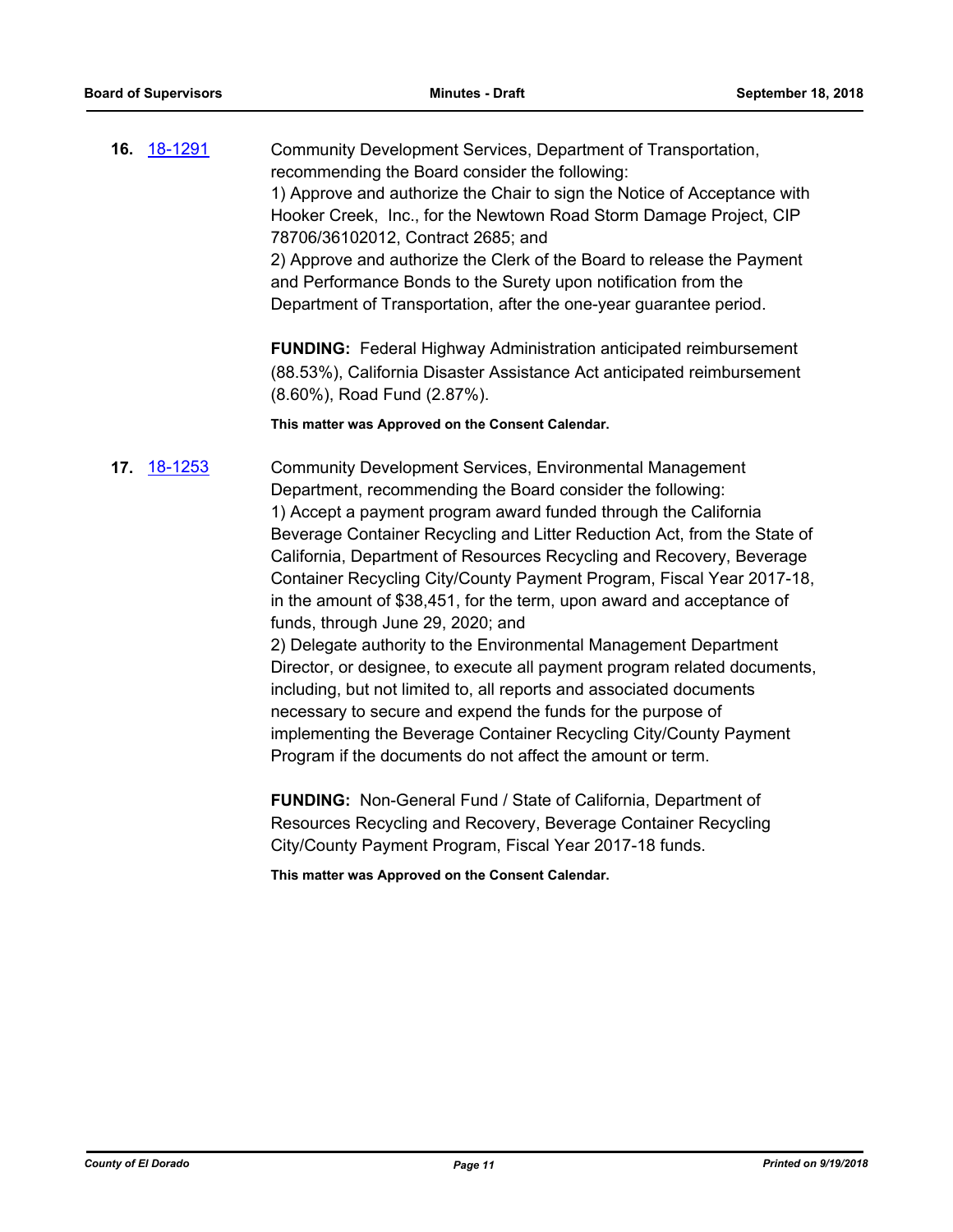**18.** [18-1208](http://eldorado.legistar.com/gateway.aspx?m=l&id=/matter.aspx?key=24559) Community Development Services, Planning and Building Department, Code Enforcement Unit, recommending the Board approve the following: 1) Award Request for Proposal 18-918-065 for the provision of services for On-Call Code Enforcement Hearing Officers to provide services regarding code enforcement issues that arise within the County when property owners appeal penalties that are assessed by the Code Enforcement Section to two proposers:

> a) William M. Wright, Attorney at Law and Martin Fine, Attorney at Law; and

b) Silver & Wright, LLP Attorneys at Law;

2) Authorize the Planning and Building Department to negotiate Agreements for Services with the two aforementioned firms, each with a term of three years and a not to exceed amount of \$60,000 each; and 3) Authorize the Purchasing Agent to execute said Agreements for Services.

**FUNDING:** General Fund, partially reimbursed through fines.

**A motion was made by Supervisor Hidahl, seconded by Supervisor Frentzen to Approve this matter.**

- **Yes:** 5 Veerkamp, Frentzen, Ranalli, Novasel and Hidahl
- 

**19.** [18-1407](http://eldorado.legistar.com/gateway.aspx?m=l&id=/matter.aspx?key=24759) Community Development Services, Planning and Building Department, recommending the Board adopt and authorize the Chair to sign Resolution **197-2018**, which decertifies specific limited components of the Final Program Environmental Impact Report (FEIR) for the Targeted General Plan Amendment and Zoning Ordinance Update (TGPA/ZOU) as follows: only as to (a) the responses to comments O-1-54 to O-1-58, O-1-62, O-1-70, I-37-14, I-37-16, I-37-23, and I-37-24; and, (b) the Executive Summary Section ES.5 (Potential Areas of Controversy/Issues to be Resolved). The court affirmed the sufficiency of the TGPA/ZOU planning and regulatory documents.

#### **FUNDING:** N/A

**A motion was made by Supervisor Frentzen, seconded by Supervisor Veerkamp to Adopt Resolution 197-2018.**

**Yes:** 5 - Veerkamp, Frentzen, Ranalli, Novasel and Hidahl

#### **END CONSENT CALENDAR**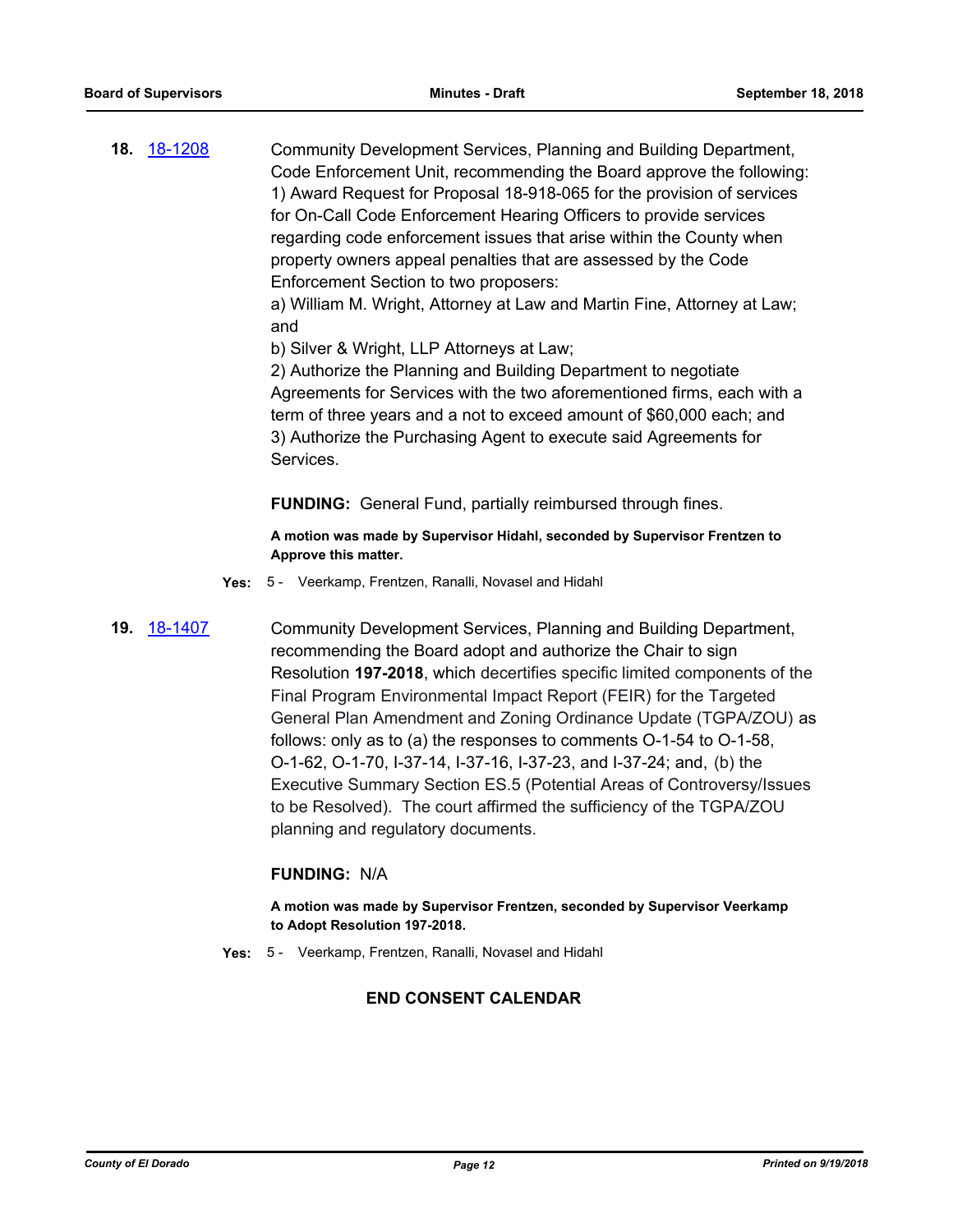#### **DEPARTMENT MATTERS (Items in this category may be called at any time)**

**20.** [18-1146](http://eldorado.legistar.com/gateway.aspx?m=l&id=/matter.aspx?key=24496) Community Development Services, Planning and Building Department, Long Range Planning, recommending the Board:

> 1) Adopt and authorize the Chair to sign Resolution of Intention **193-2018**  to amend the County General Plan by updating the Housing Element before October 2021 as required by State law, which includes a review of the County's ability to accommodate its fair share of the region's housing needs for the 8-year planning period 2021 to 2029, based on the updated Regional Housing Needs Allocation determined by the Sacramento Area Council of Governments; and

> 2) Direct the Planning and Building Department, Long Range Planning, to take steps necessary, including but not limited to reviewing vacant land inventory, housing capacity, and housing policy analysis, to prepare, in a manner consistent with applicable law, codes and regulations a Housing Element Update with necessary assistance from the Health and Human Services Agency, Department of Transportation, Environmental Management Department, Chief Administrative Office, Economic Development, Sacramento Area Council of Governments, Tahoe Regional Planning Agency, the California Department of Housing and Community Development, and the public. (Est. Time: 10 Min.)

#### **FUNDING:** General Fund.

*Public Comment: K. Payne*

**A motion was made by Supervisor Hidahl, seconded by Supervisor Novasel to Approve this matter and Adopt Resolution 193-2018.**

**Yes:** 5 - Veerkamp, Frentzen, Ranalli, Novasel and Hidahl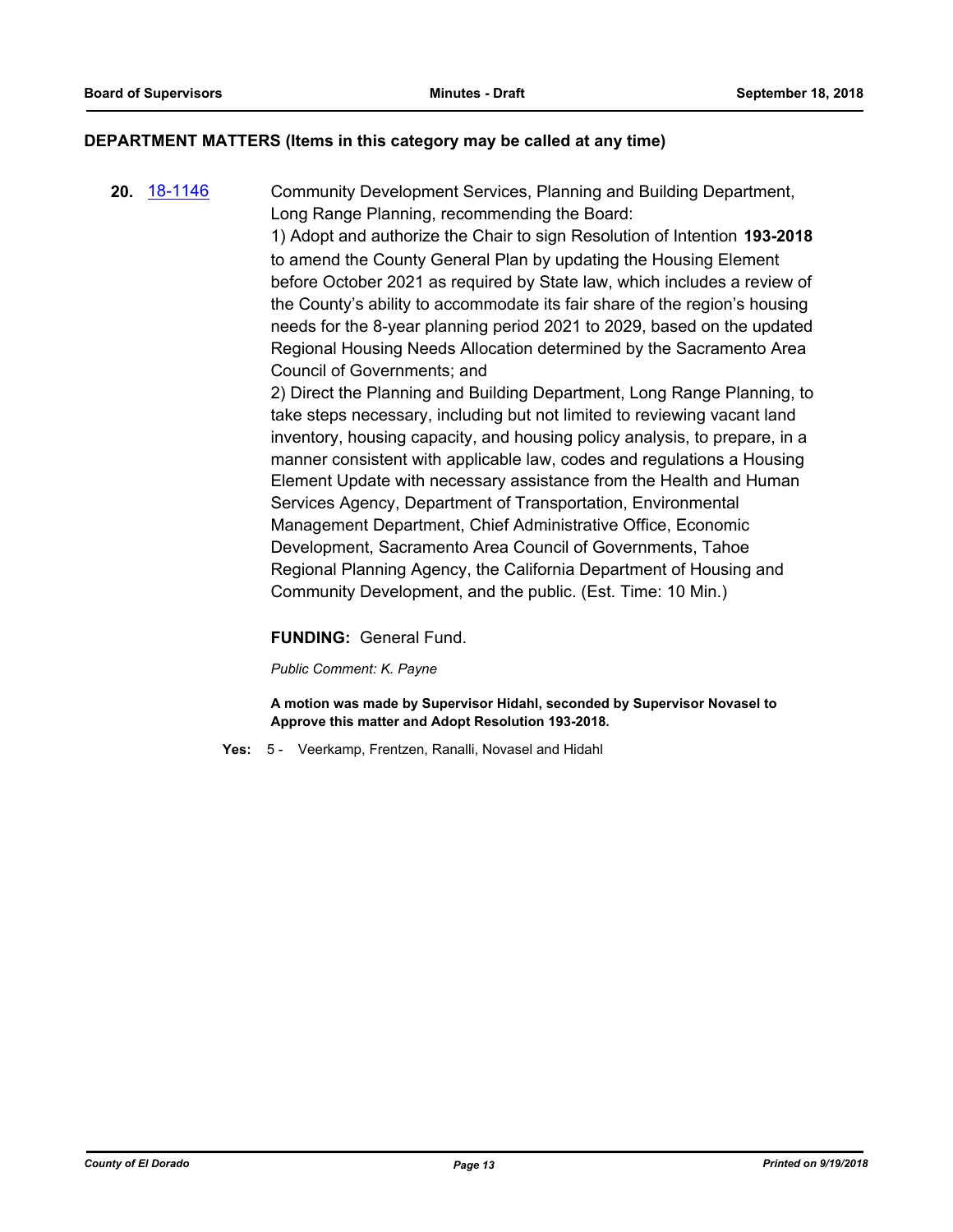**21.** [18-1077](http://eldorado.legistar.com/gateway.aspx?m=l&id=/matter.aspx?key=24427) Chief Administrative Office, Parks Division, recommending the Board 1) Approve and sign the Excursion License Agreement between Placerville Sacramento Valley Rail Road (P&SVRR) and the Sacramento Placerville Transportation Corridor Joint Powers Authority (SPTC JPA) for the operation of an excursion rail service on a portion of the SPTC, consenting to excursion rail use on limited portions of the SPTC within El Dorado County for some special events only with prior approval by the County; and

> 2) Acknowledge that any potential capital improvements requested by P&SVRR would require subsequent Board approval. (Est. 10 Min.)

#### **FUNDING:** N/A

*Public Comment: K. Payne, M. Rokay*

**A motion was made by Supervisor Frentzen, seconded by Supervisor Veerkamp to Approve this matter.**

**Yes:** 5 - Veerkamp, Frentzen, Ranalli, Novasel and Hidahl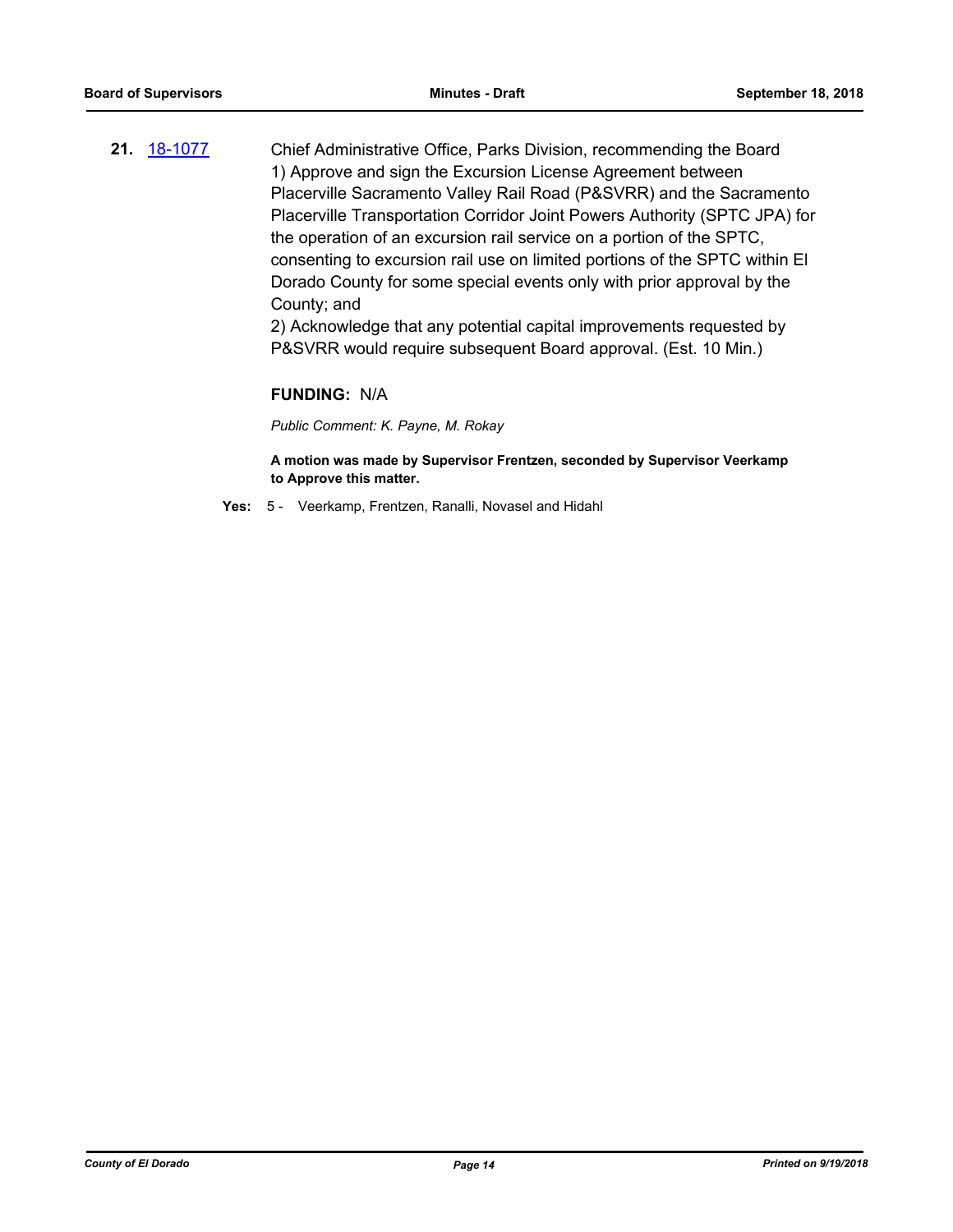#### **11:00 A.M. - TIME ALLOCATION**

**22.** [18-1411](http://eldorado.legistar.com/gateway.aspx?m=l&id=/matter.aspx?key=24763) Supervisor Ranalli recommending the Board: 1) Receive and file information provided by Patricia Charles-Heathers, Director, Health and Human Services Agency recognizing community volunteers who dedicate their time and talent to support the El Dorado County Wellness Center, Public Health Nursing and Older Adult programs; and 2) Approve and authorize the Board Members to sign proclamations to recognize these volunteers for their service. (Est. Time: 20 Min.)

> **Supervisor Ranalli read the Proclamation. A motion was made by Supervisor Ranalli, seconded by Supervisor Frentzen to Approve this matter.**

**Yes:** 5 - Veerkamp, Frentzen, Ranalli, Novasel and Hidahl

#### **1:00 PM - TIME ALLOCATION**

**23.** [18-1289](http://eldorado.legistar.com/gateway.aspx?m=l&id=/matter.aspx?key=24640) Broadband Ad Hoc Committee, in coordination with the Chief Administrative Office, recommending the Board receive and file the final presentation and report from NeoConnect regarding the Broadband Feasibility Study in El Dorado County, focusing on financial analysis and options related to implementing a Broadband strategy in El Dorado County. (Est. Time: 2.0 Hrs.)

> **FUNDING:** 50% Economic Development Administration grant, 50% General Fund.

*Public Comment: H. Penn, R. Stewart*

**Received and Filed. Direction was given to staff to look into additional grant money/funding for an implementation plan and return to the Board.**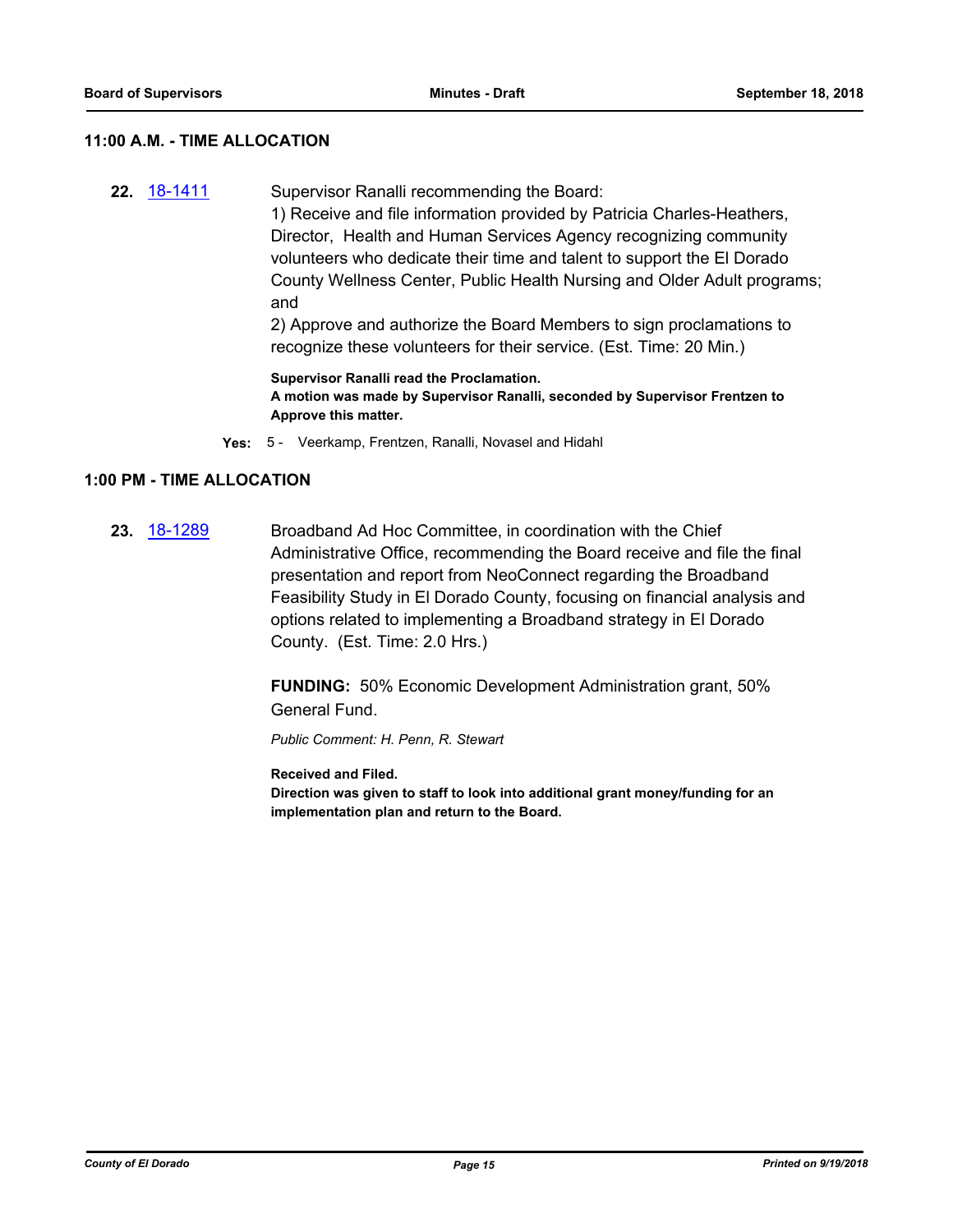#### **ITEMS TO/FROM SUPERVISORS**

**Supervisor Novasel reported on the following: California State Association of Counties meeting. Human Rights Commission. Pollock Pines meeting with the community.**

**Supervisor Veerkamp reported on the following: Web case deposition. Vegetation Management meeting. Apple Farms traffic shuttle. Camino Safety Project meeting. City County Two by Two meeting. Sacramento Area Council of Governments Transportation meeting. 49er car race. World of Outlaws event. El Dorado Water and Power Authority meeting. SOFAR meeting. Vegetation stake holder meeting. Apple Farm media tour.**

**Supervisor Frentzen reported on the following: Transit Authority meeting. Sample the Sierra event. Human Rights Commission. El Dorado Hills Community Service District meeting. PG&E Wild Fire meeting. Broadband meeting. El Dorado Water and Power Authority meeting. Appreciation Day event.**

**Supervisor Hidahl reported on the following: Monthly El Dorado Hills community meeting. El Dorado Water and Power Authority meeting. Appreciation Day event. Veteran's Affairs Commission meeting. PG&E Wild Fire meeting. FENIX executive review. Vegetation stake holder meeting. CCA follow up meeting.**

**Supervisor Ranalli reported on the following: Fire Emergency Preparedness meeting. Kelsey school house breakfast fundraiser. Mt. Murphy Bridge meeting. Garden Valley breakfast fundraiser. Mosquito consolidation meeting. Explorer program. MORE car show and chili cook off. El Dorado Water and Power Authority meeting. Rural County Representatives of California annual conference.**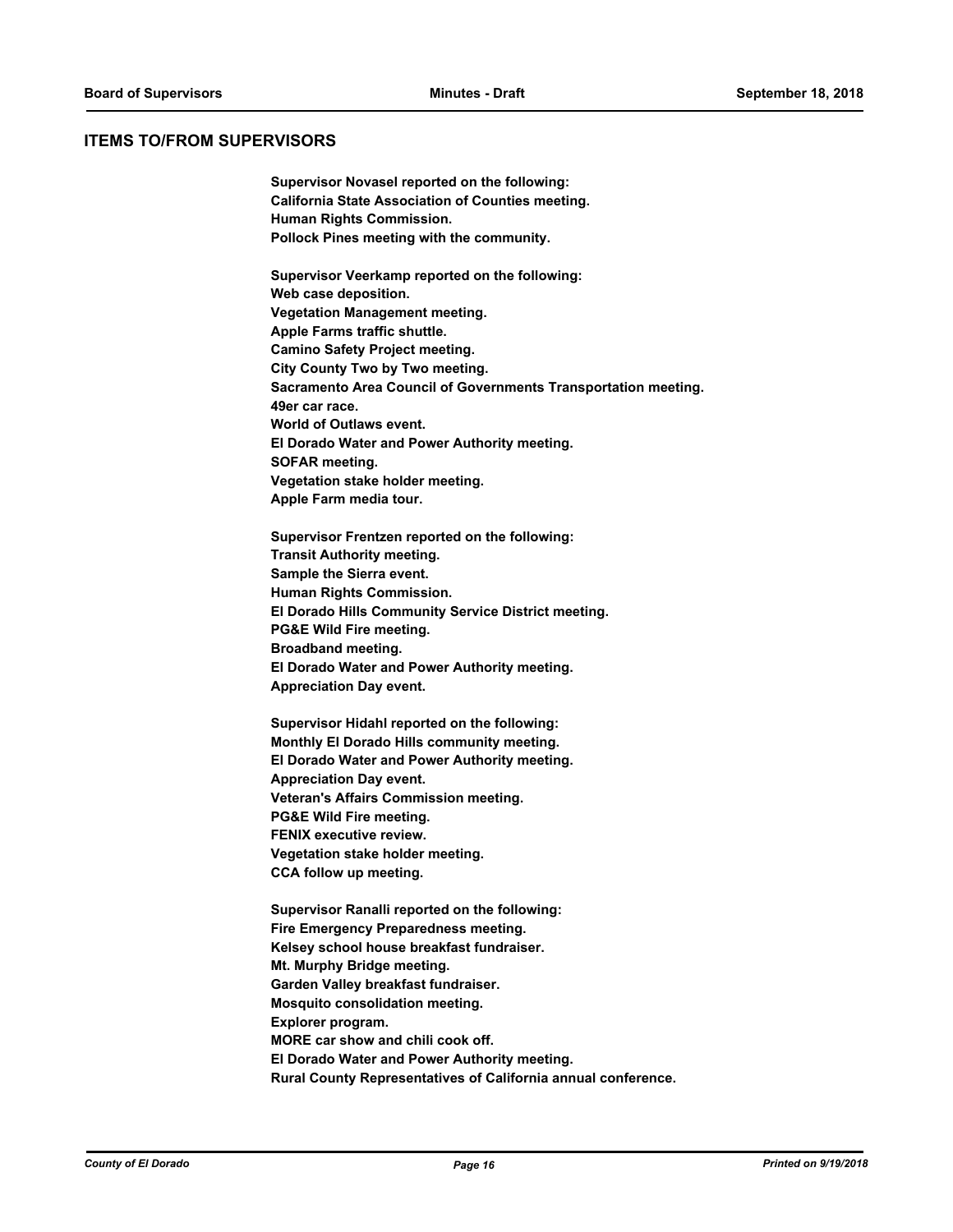### **CAO UPDATE**

**Don Ashton, Chief Administrative Officer, reported on the following: HHSA community open house. Labor Negogiations manager. Planning Director finalist interviews.**

**ADJOURNED AT 2:51 P.M. wishing John Tibbels a happy birthday.**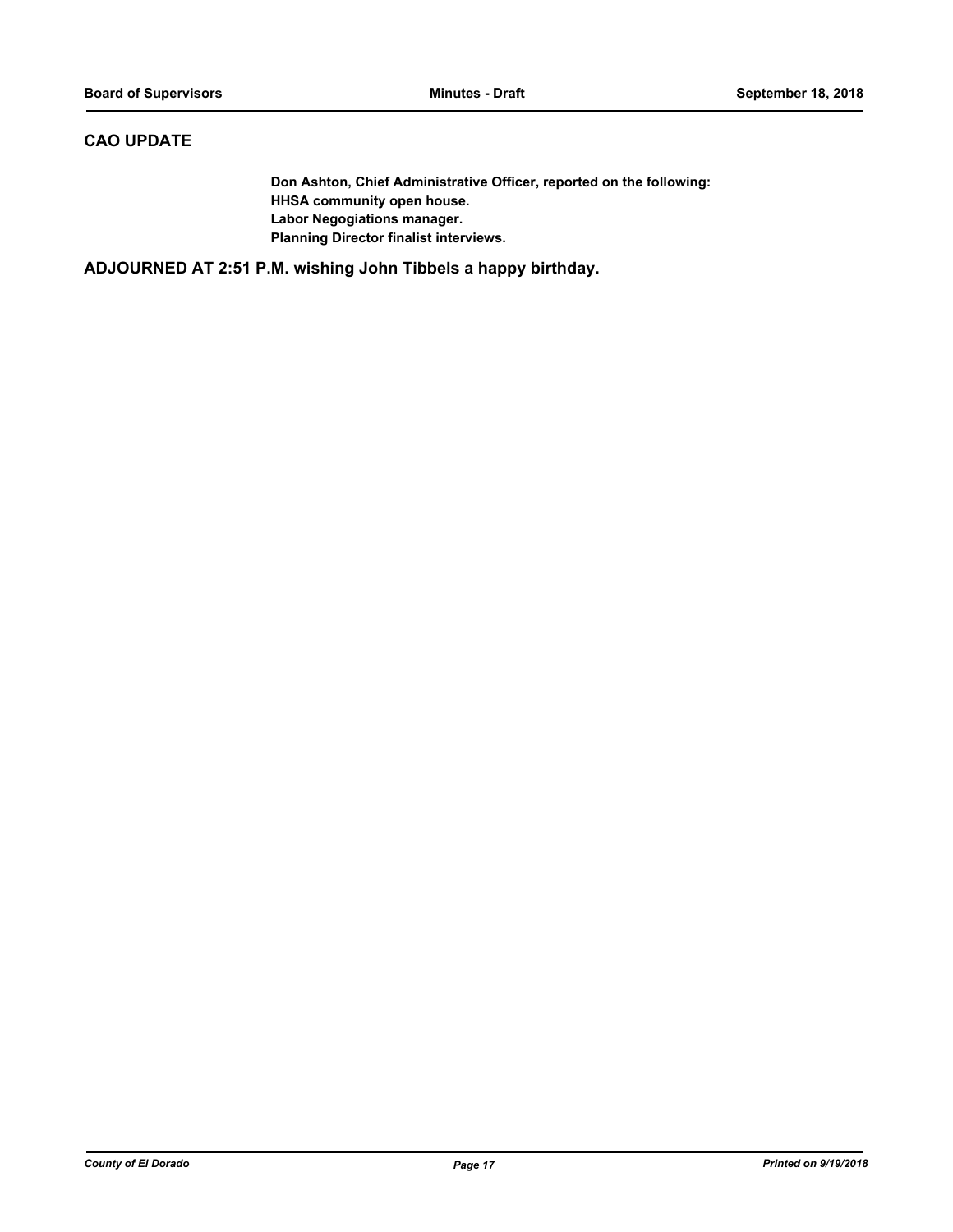#### **CLOSED SESSION**

- **24.** [18-1396](http://eldorado.legistar.com/gateway.aspx?m=l&id=/matter.aspx?key=24748) **Pursuant to Government Code Section 54957.6 Conference with Labor Negotiator**: County Negotiator: Director of Human Resources and/or designee. Employee Organization: El Dorado County Employees Association Local No.1 representing employees in the General, Professional, and Supervisory Bargaining Units; Operating Engineers Local No. 3 representing employees in the Trades & Crafts and Corrections Bargaining Units; Deputy Sheriffs Association representing employees in the Law Enforcement Unit; El Dorado County Deputy County Counsel Association; El Dorado County Managers Association; and El Dorado County Law Enforcement Managers Association. (Est. Time: 15 Min.) **All five Supervisors participated. This matter was Continued off Calendar.**
- **25.** [18-1346](http://eldorado.legistar.com/gateway.aspx?m=l&id=/matter.aspx?key=24697) **Conference with Legal Counsel Significant Exposure to Litigation** pursuant to Government Code Section 54956.9(d)(2). Number of potential cases: (1). (Est. Time: 10 Min.)

**All five Supervisors participated. No Action Reported.**

**26.** [18-1392](http://eldorado.legistar.com/gateway.aspx?m=l&id=/matter.aspx?key=24744) **Conference with Legal Counsel - Existing Litigation** pursuant to Government Code Section 54956.9(d)(1). Title:Alliance for Responsible Planning, A California Non-Profit Public Benefit Corporation v. El Dorado County Board of Supervisors, County of El Dorado, Sue Taylor, and Save Our County, El Dorado County Superior Court Case No. PC20160346; Court of Appeal No. C085712. Number of potential cases: (1). (Est. Time:15 Min.)

**All five Supervisors participated. No Action Reported.**

**27.** [18-1442](http://eldorado.legistar.com/gateway.aspx?m=l&id=/matter.aspx?key=24794) **Conference with Legal Counsel - Existing Litigation** pursuant to Government Code Section 54956.9(d)(1). Title: Rural Communities United v. EDC (Bio) El Dorado County Superior Court Case No. PC20170536; Number of potential cases: (1). (Est. Time: 10 Min.)

**All five Supervisors participated. No Action Reported.**